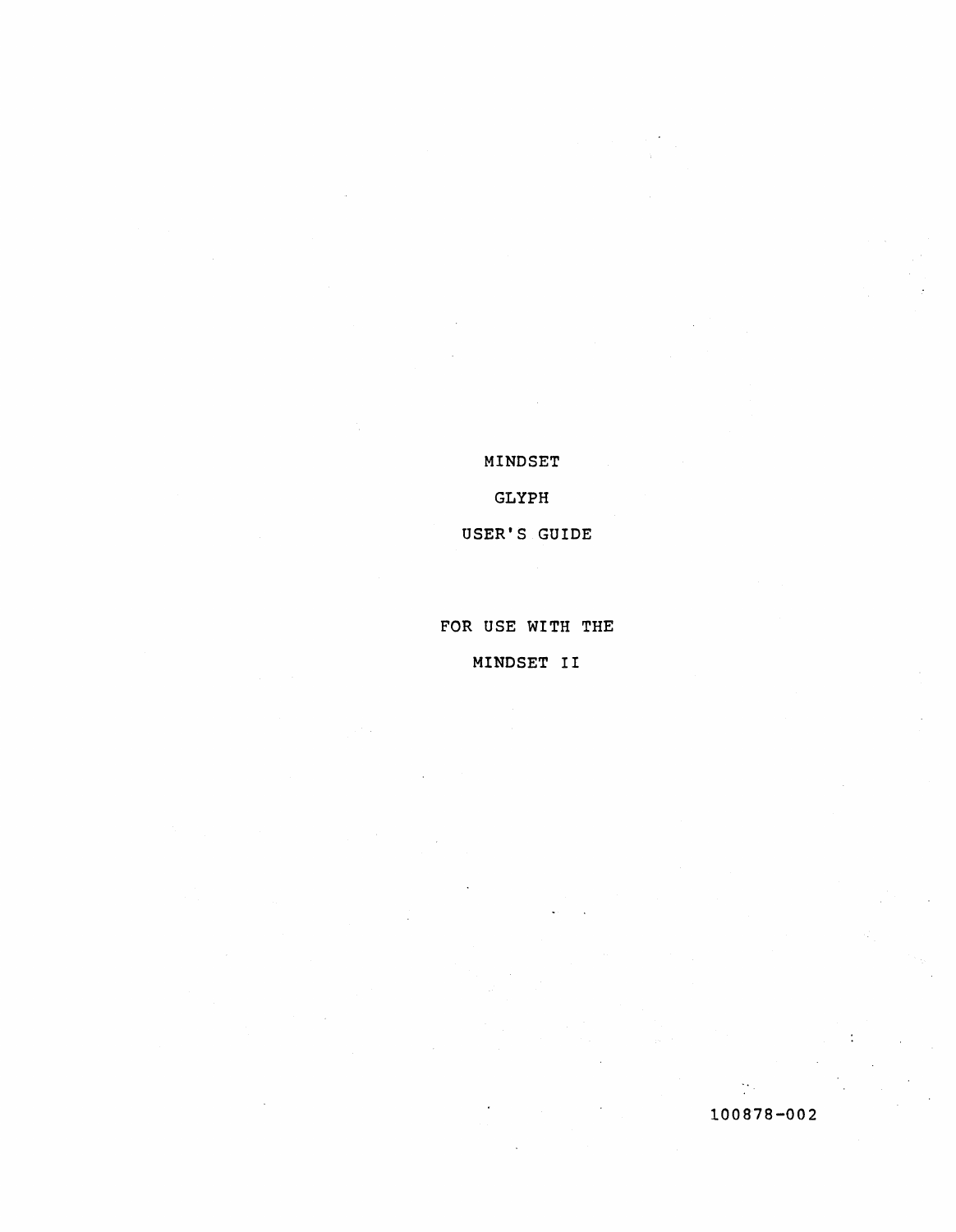Information in this document is subject to change without notice and does not represent a commitment on the part of Mindset Corporation.

Mindset is a registered trademark of Mindset Corporation. MS-DOS is a trademark of Microsoft corporation. PC Paintbrush is a trademark of ZSoft Corporation.

copyright c 1986, Mindset Corporation. All rights reserved. 100878-002 printed in U.S.A.

 $\sim$ 

 $\bar{L}$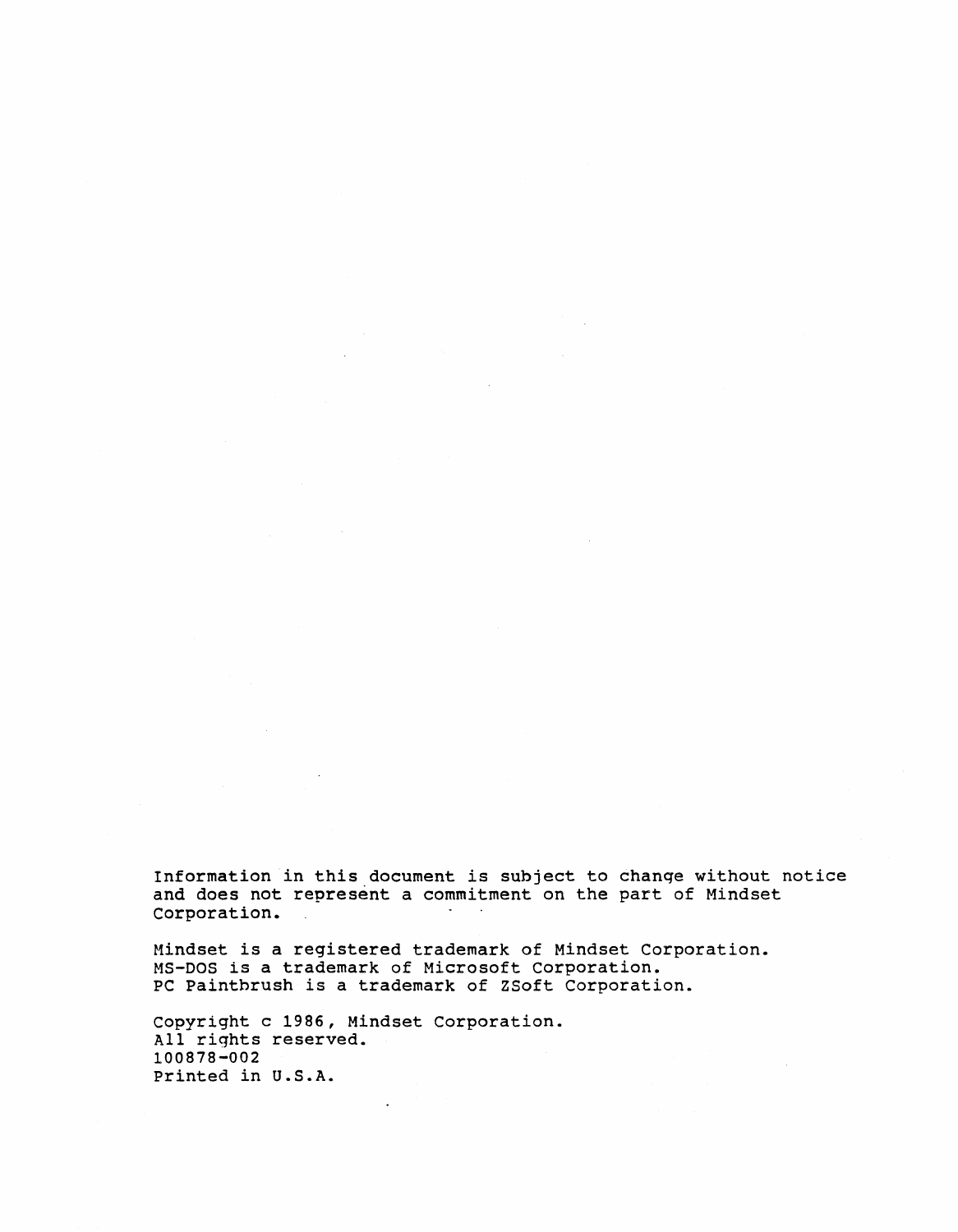$\bar{\mathcal{A}}$ 

| INTRODUCTION                          | $1 - 01$ |
|---------------------------------------|----------|
| GETTING STARTED                       | $2 - 01$ |
| System Requirements                   | $2 - 01$ |
| Getting Started                       | $2 - 01$ |
| The Program Diskette                  | $2 - 01$ |
| The Install Diskette                  | $2 - 02$ |
| Installing GLYPH on a Floppy Diskette | $2 - 02$ |
| Installing GLYPH on a Hard Disk       | $2 - 03$ |
| Loading GLYPH from a Hard Disk        | $2 - 04$ |
| <b>OVERVIEW</b>                       | $3 - 01$ |
| Theory of Operation                   | $3 - 01$ |
| Creating the Image                    | $3 - 01$ |
| Transforming the Image                | $3 - 02$ |
| Loading a Picture File                | $3 - 03$ |
| Choosing Create or Edit               | $3 - 03$ |
| Loading a Font File                   | $3 - 03$ |
| Setting the Height                    | $3 - 03$ |
| Verifying the Height                  | $3 - 04$ |
| Setting the Width                     | $3 - 04$ |
| Identifying the Glyph                 | $3 - 04$ |
| Saving the Glyphs                     | $3 - 04$ |
| Restart                               | $3 - 05$ |
| Resume                                | $3 - 05$ |
| Quit                                  | $3 - 05$ |
| Important Notes                       | $3 - 05$ |
| <b>STEPS</b>                          | $4 - 01$ |
| Create Menu                           | $4 - 01$ |
| Create and Edit                       | $4 - 01$ |
| OK Menu                               | $4 - 02$ |
| Load Picture File                     | $4 - 02$ |
| Set Height                            | $4 - 03$ |
| Outline Glyph                         | $4 - 04$ |
| <b>OUIT Menu</b>                      | $4 - 05$ |
| Save and Quit                         | $4 - 05$ |
| APPENDIX I: DRAWING DEVICES           | $I-01$   |
| Connecting Mouse to Computer          | $I-01$   |
| Connecting Tablet to Computer         | $1-01$   |
| Tablet Switch Settings                | $I-02$   |

 $\frac{1}{2} \frac{1}{2} \frac{1}{2}$ 

 $\mathcal{L}$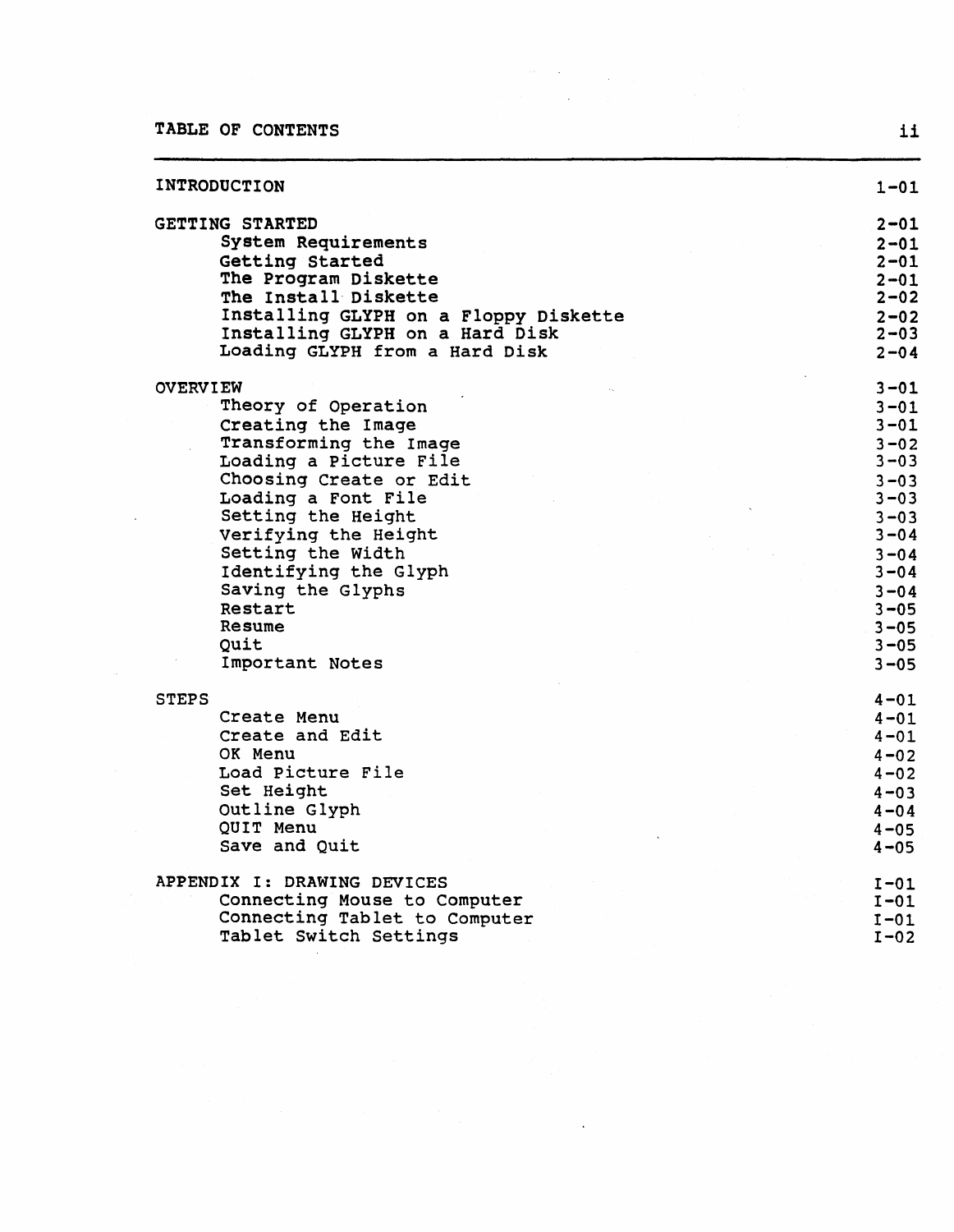# INTRODUCTION 1-01

#### INTRODUCTION

This manual describes how to use your MINDSET GLYPH Program. It explains what you will need to get started, the steps in operating the program, and how it fits with PC PAINTBRUSH II and VIDEO TITLER II.

The main reason for GLYPH is to allow VIDEO TITLER II to display PC PAINTBRUSH II pictures. Since using PC PAINTBRUSH II you can draw anything you wish, this same diversity is now available with VIDEO TITLER II. The variety of objects that can be titled is primarily limited to your imagination. Some of the picture possibilities are: logos, charts, products, people, and any special symbols.

Using GLYPH is a simple process. The program displays text instructions at each step. The object of GLYPH is to outline one or more sections of a picture. Then assign them to the keyboard characters which will invoke the pictures in VIDEO TITLER II.

Read the section GETTING STARTED describing how to begin the GLYPH process. It also shows how to install GLYPH on a hard disk and what to do if you damage your program Diskette.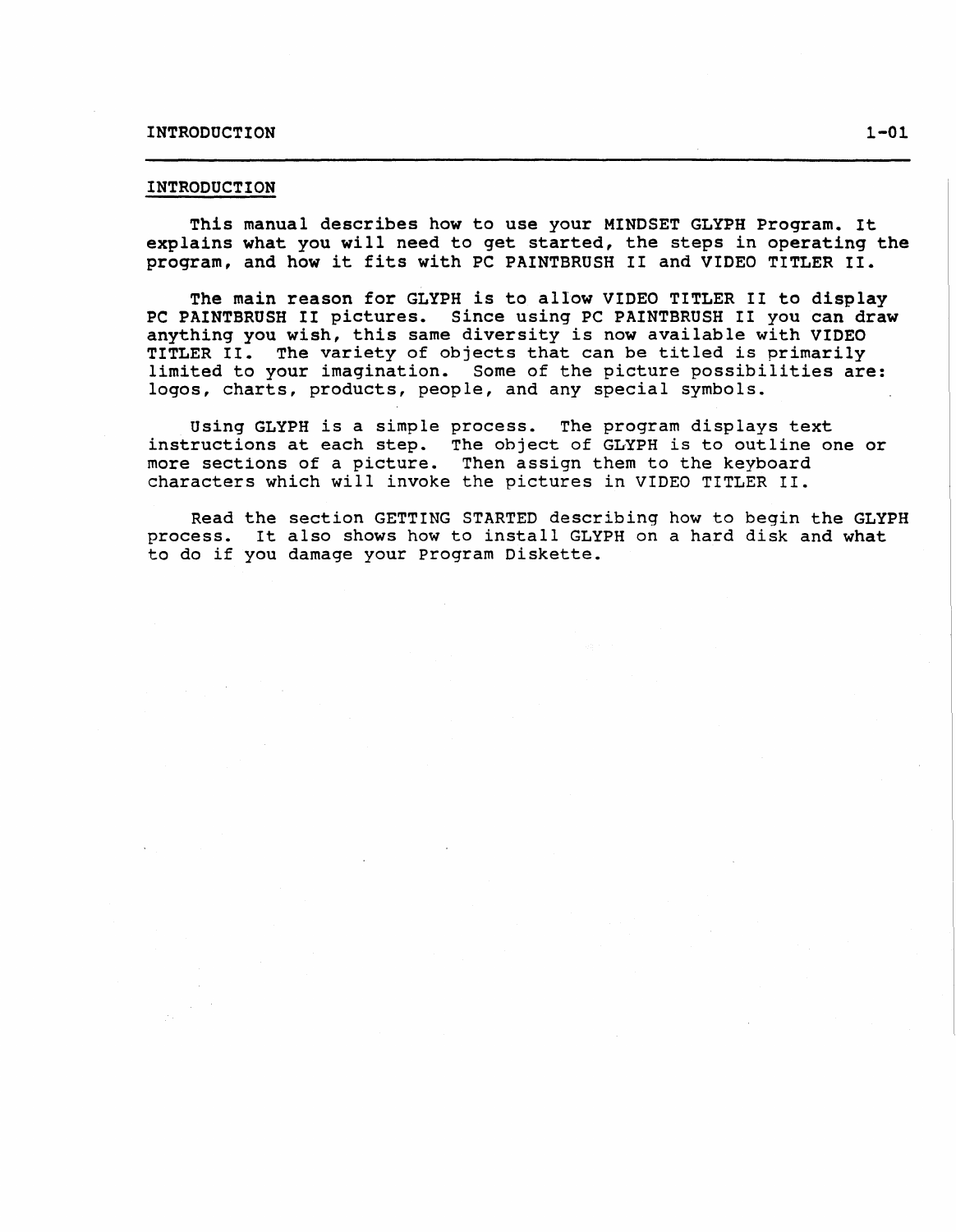#### SYSTEM REQUIREMENTS

To use GLYPH, you must have the following MINDSET II configuration:

- 1. Minimum of 512K bytes of RAM
- 2. 2 disk drives
- 3. Mouse or Graphics Tablet with RS232 module (see Appendix for supported tablets)

In general, you would also need the program packages for:

1. PC PAINTBRUSH II 2. VIDEO TITLER II

#### GETTING STARTED

The GLYPH package contains three diskettes. They are labeled "program Diskette", "Data Diskette", and "Install Diskette". The use of each of these is described below. With them you can run GLYPH, make copies of data diskettes, or prepare new diskettes for use with your MINDSET II. If you purchase a hard disk, you will be able to put GLYPH on the hard disk.

## THE PROGRAM DISKETTE

The Program Diskette is ready to use and can be used to start all of these operations. To begin, place the Program Diskette in the left diskette drive (drive A). If the power to your MINDSET II *is* off, turn it on using the switch at the rear of the keyboard. If power is already on, press the ALT key and hold it down while you press the RESET key. In either case, the computer will load programs from the Program Diskette and begin to operate.

When the startup programs are loaded, the screen will show a menu of choices. These are:

- 1. Execute GLYPH
- 2. Execute PC PAINTBRUSH II
- 3. Execute VIDEO TITLER II
- 4. Create a New Data Diskette
- 5. Copy a Diskette
- 6. Show Picture Files
- 7. Show Sequence Files
- 8. Show Font Files
- 9. Change PC PAINTBRUSH II Defaults
- 10. Exit to DOS
- 11. Display Document Updates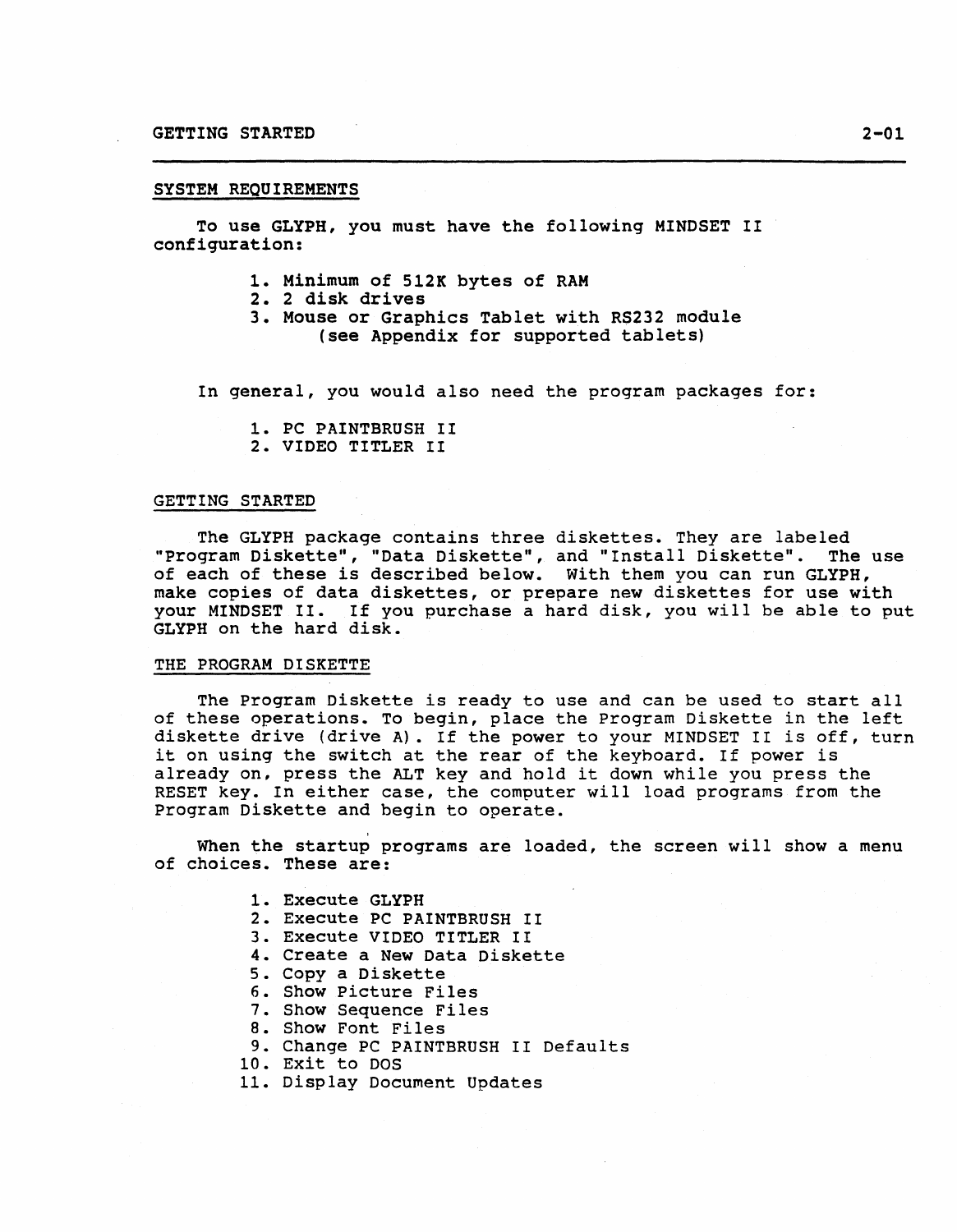To choose, just enter the number of your choice and press RETURN. Then just follow the instructions printed on the screen.

When you are through with the operation you requested, the menu will be displayed so you can make your next choice.

NOTE: You can not copy this Program Diskette to make a backup. The Install Diskette provides the backup and can be used EITHER to make another program diskette OR to install GLYPH on your hard disk.

## THE DATA DISKETTE

The Data Diskette contains sample data files. It also has space for data files you will create. If you want to create additional disks for data files use the program Diskette menu item number 4.

## THE INSTALL DISKETTE

Included in your GLYPH package is an Install Disk. This disk allows you to make another copy of the GLYPH Program Diskette or to install GLYPH on a hard disk. You can choose either option but remember that you can do EITHER a diskette backup OR an installation on a hard disk... not both. It is recommended that you do not use th diskette unless your "Program Diskette" is damaged or you purchase a hard disk.

#### INSTALLING GLYPH ON A FLOPPY DISKETTE

1. Place the Install Diskette in the left diskette drive (drive A) and turn the latch down.

2. Place a blank diskette in the right diskette drive (drive B) and turn the latch down.

3. Turn'the power ON by pressing the switch on the rear of the keyboard. If the MINDSET II is already ON, then press the ALT key and hold it down while you press the RESET key.

4. The computer will load programs from the diskette and begin to operate.

5. The program will ask you to enter a letter to signify which type of device you want to install GLYPH onto. Press the letter F and then press RETURN.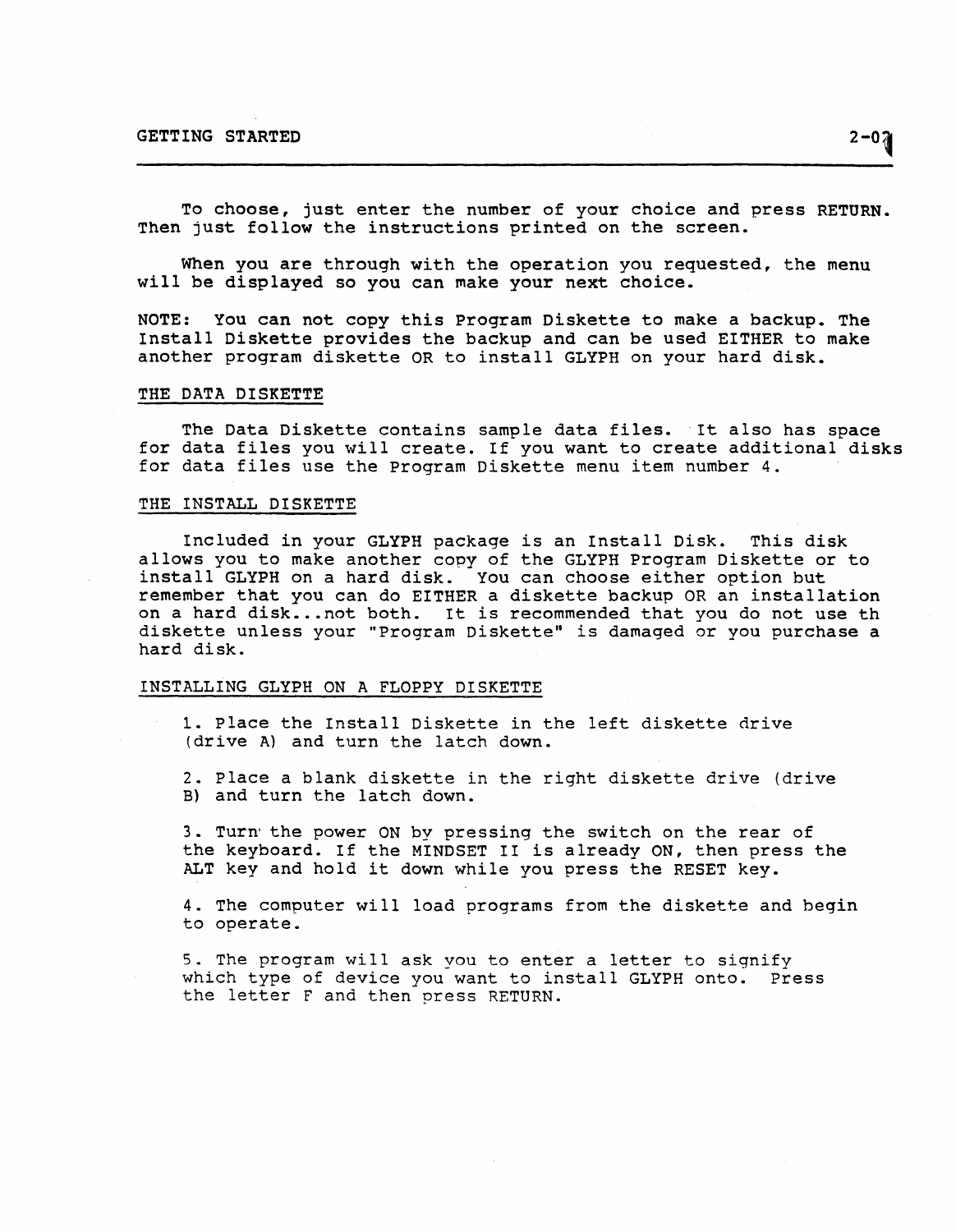6. The system will then ask you to insert a new diskette in the right diskette drive (drive B) and to strike any key when you have done so. If you have already placed the blank diskette in the right drive as explained in step 2, just strike any key. If not, place the blank diskette in drive B, turn the latch down, and strike a key.

7. The system will tell you that it has completed formatting and asks you if you wish to format another. Just enter the letter N (for No).

8. The system will write some data to drive B and then ask you to verify that the Product Diskette is in Drive A. Just press the RETURN key.

9. The program will operate for a while and then tell you that UOO installs will be available after this one. Press RETURN.

10. The program will operate for 2 or 3 minutes and then tell you that GLYPH has been successfully installed.

11. You should remove the Install Diskette from drive A.

12. To load GLYPH from a diskette, just follow the instructions given above for using your Program Diskette.

## INSTALLING GLYPH ON A HARD DISK

1. MS-DOS should already be installed on the hard disk. The hard disk should be powered on and attached to the computer. No diskette should be in the computer.

2. Turn the power ON by pressing the switch on the rear of the keyboard. If the MINDSET II is already ON, then press the ALT key and hold it down while you press the RESET key.

3. The computer will load MS-DOS from the hard disk and begin to operate.

4. After the C>prompt, type in MKDIR C:\PBRUSH followed by pressing the RETURN key. If the PBRUSH directory already exists the message "Unable to create directory" is displayed, ignore it.

5. Place the Install Diskette in the left diskette drive (drive A) and turn the latch down.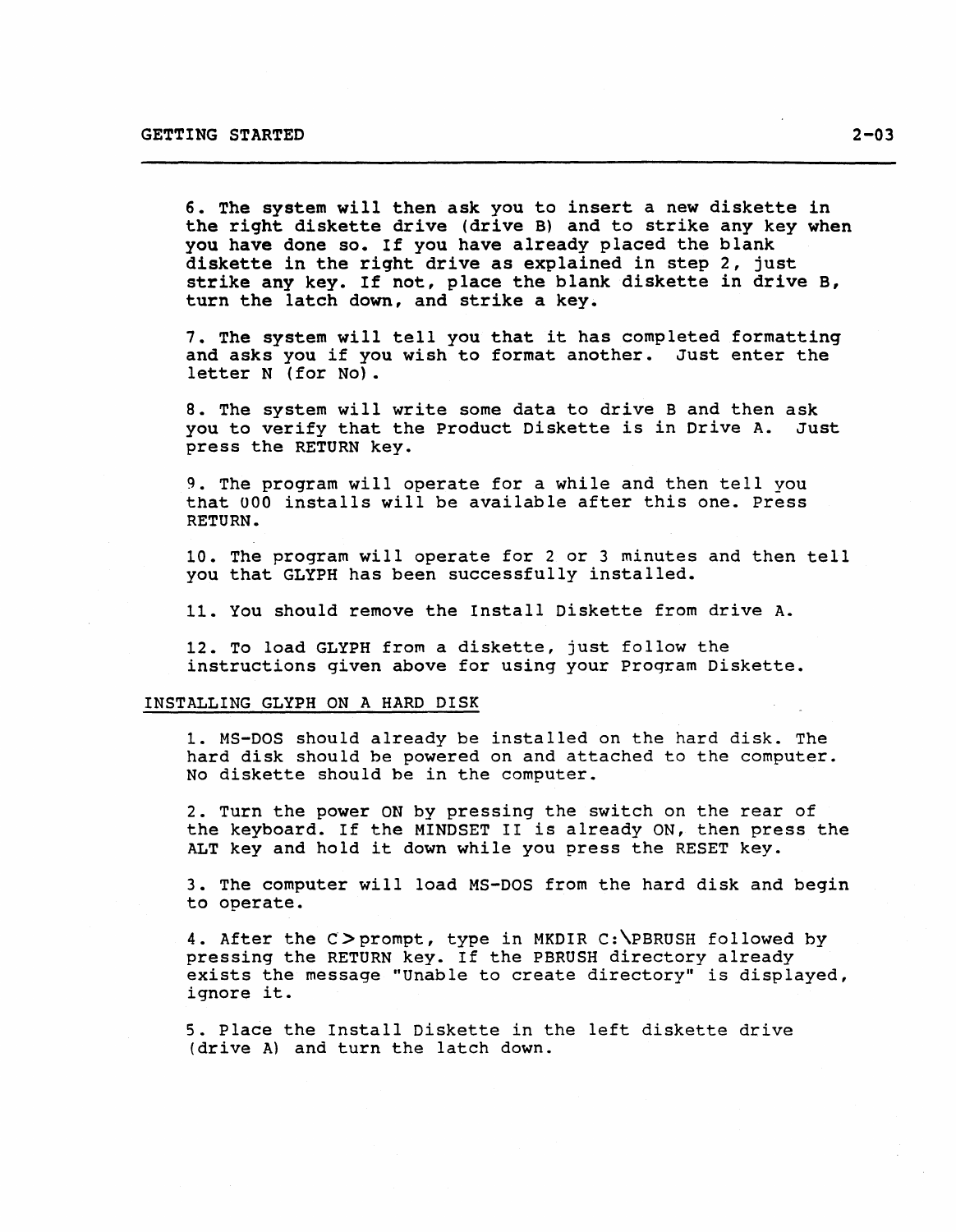6. Type in A:GLINSTAL followed by pressing the RETURN key. This will load the install program from drive A.

7. The program will ask you to enter a letter to signify which type of device you want to install GLYPH onto. Press the letter H and then press RETURN.

8. The system will write some data to drive C and then ask you to verify that the product Diskette is in Drive A. Just press the RETURN key.

9. The program will operate for a while and then tell you that 000 installs will be available after this one. Press RETURN to continue.

10. The program will operate for 2 or 3 minutes and then tell you that GLYPH has been successfully installed.

11. You should remove the Install Diskette from drive A.

#### LOADING GLYPH FROM HARD DISK

1. If you are not at a C>prompt, type C: and then press RETURN.

2. At the C>prompt, type CD C:\PBRUSH and then press RETURN.

3. To load GLYPH from your hard disk, type GLYPH and then press RETURN.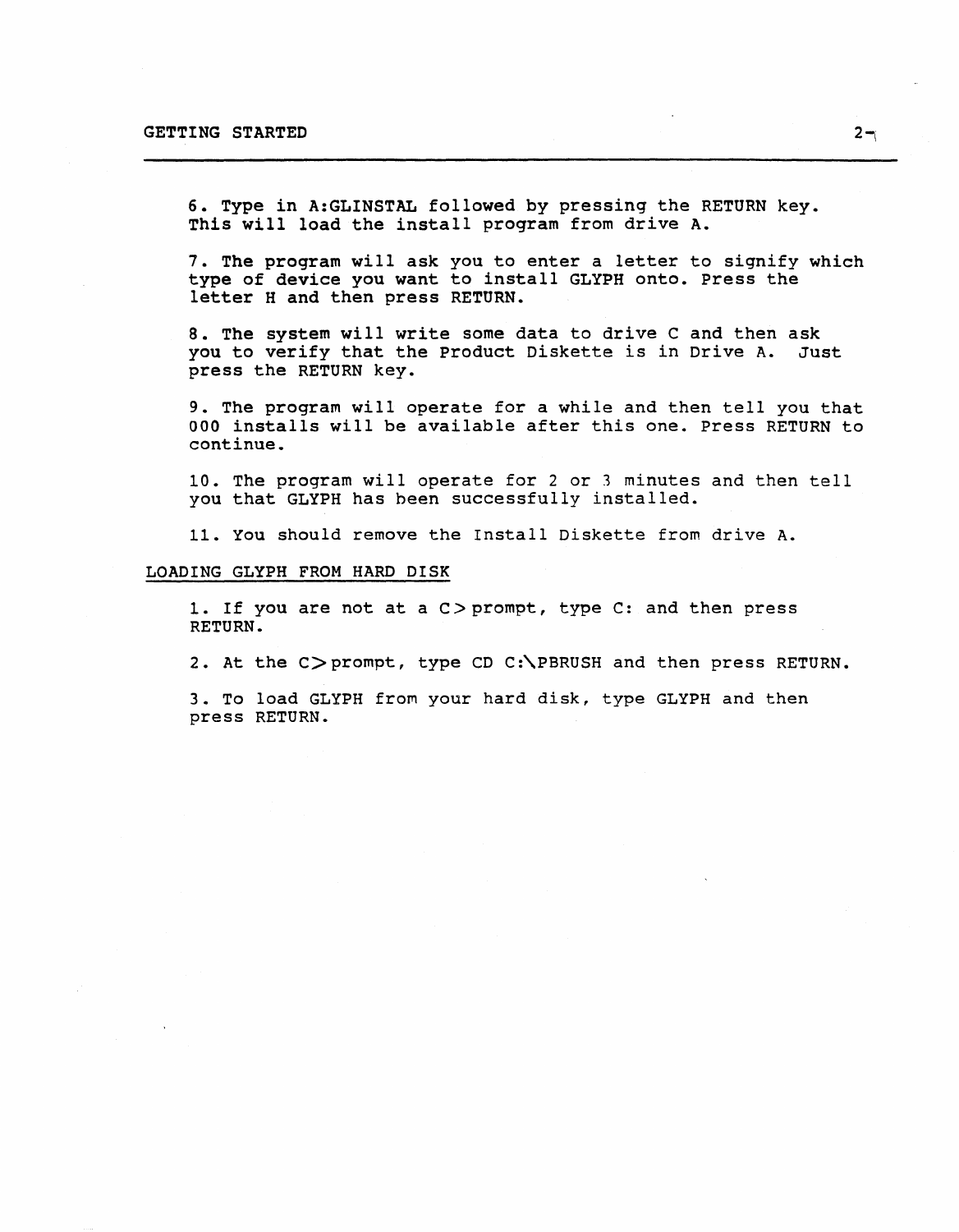# PURPOSE

GLYPH is used to define graphic symbols which can be used with the VIDEO TITLER II. With GLYPH, you can create a VIDEO TITLER II font file using images drawn with PC PAINTBRUSH II.

In order to use GLYPH, you must have VIDEO TITLER II and PC PAINTBRUSH II. It is assumed that you have a basic knowledge of the use of these two products.

# THEORY OF OPERATION

The VIDEO TITLER II uses fonts in the creation of titles and sequences. The VIDEO TITLER II program will use any file as a font that is in the proper format for its use. GLYPH can transform picture files created with PC PAINTBRUSH II into a file which the VIDEO TITLER II can use as a font, thereby allowing the intermixing of graphics and text into the VIDEO TITLER II. We call these custom made font files glyphs.

There are three major steps required to create glyphs for use with the VIDEO TITLER II:

- 1. Create an image with PC PAINTBRUSH II<br>2. Transform the image into a font file
- 2. Transform the image into a font file using GLYPH
- Create titles with TITLER II using a font file created by GLYPH

#### CREATING THE IMAGE

All images to be used with GLYPH must be created using PC PAINTBRUSH II in the 640 x 400 x 4 color mode. The images should be created in the drawing area bounded by the menus in PC PAINTBRUSH II. If additional space is required, use only the areas directly to the left and right of the drawing area. This is the only area usable in GLYPH.

The palette boxes in PC PAINTBRUSH II can be changed to any color available from 512 colors available. The colors that are used to create the image 'are those that will he used by GLYPH to display the image.

The relationships between colors, color palette locations and color palette information can be difficult to understand and is beyond the scope of this manual to explain. Some information is necessary, however, to effectively use glyphs with the VIDEO TITLER II.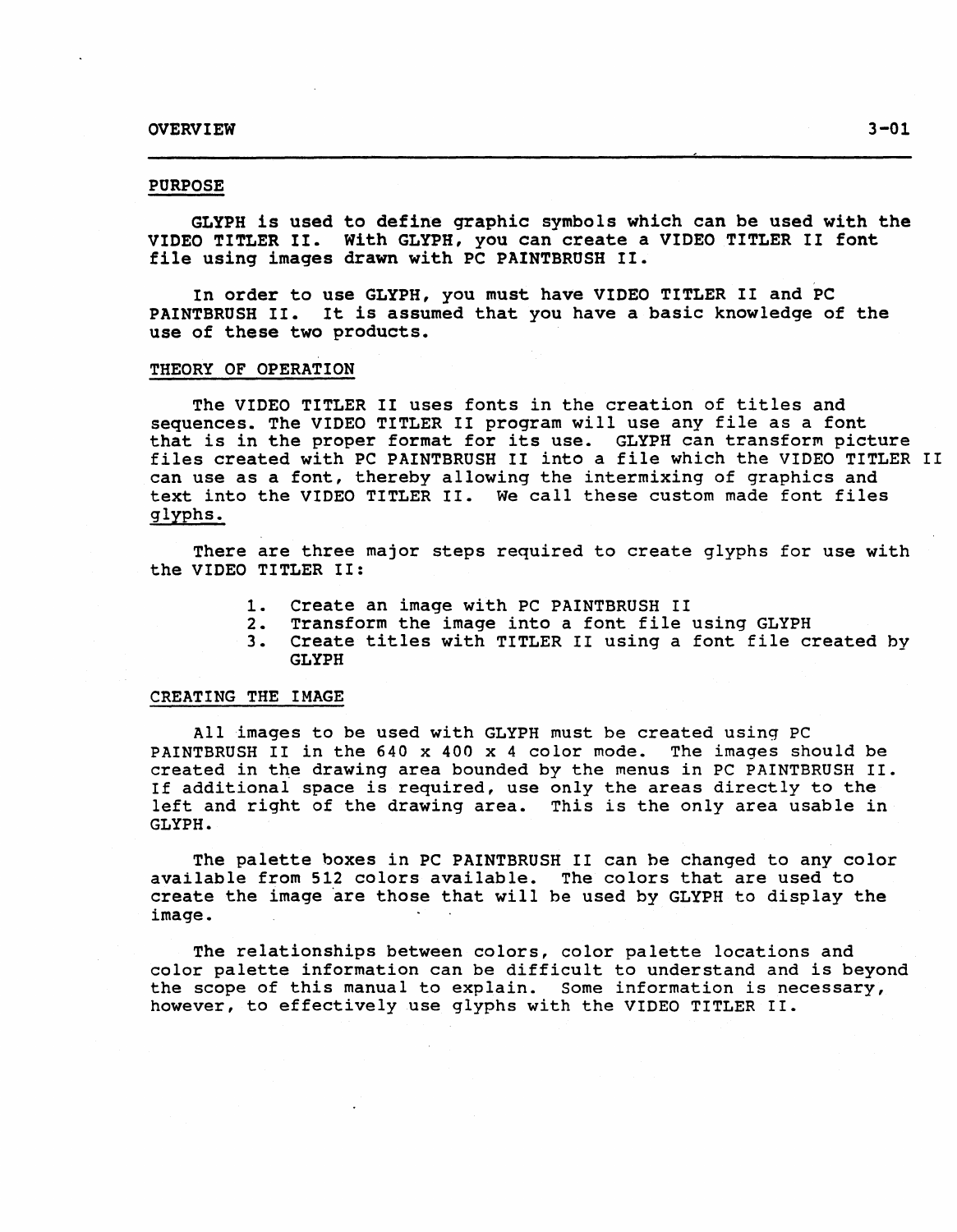Glyph and font files do not contain any COLOR information. Therefore, it is necessary to adjust the colors in the VIDEO TITLER II after you have loaded your glyph. The actual color that you use in creating your image in PC PAINTBRUSH II does not matter since this color information will not be a part of your font file. The important thing to remember is to use the correct palette LOCATION as described below for the design of your image.

The background in VIDEO TITLER II is always Color 1 which corresponds to the upper left color box of the PC PAINTBRUSH II palette display. The PC PAINTBRUSH II background should always be this color. If it is different, clear the picture area to this color.

Color 4 in the VIDEO TITLER II corresponds to the lower left color box of the PC PAINTBRUSH II palette display. Color 4 is the initial foreground or character color used by VIDEO TITLER II.

Color 3 in the VIDEO TITLER II corresponds to the second color box in the upper row of the PC PAINTBRUSH II palette.

Color 2 in the VIDEO TITLER II corresponds to the second color box in the lower row of the PC PAINTBRUSH II palette.

As an example, suppose that you are creating a custom character and use the lower left box of the PC PAINTBRUSH II palette to create the main part of the character. When you load your glyph into the VIDEO TITLER II and adjust COLOR 4, the color in the main part of your character will be changed. Remember that its the palette LOCATION that is used that is important, not the color, since the color will have to be adjusted in the VIDEO TITLER II anyway.

For convenience sake, the palette color locations chosen for the creation of the image in PC PAINTBRUSH II should match those used by the VIDEO TITLER II.

After you have created an image, save it using the "PAGE" "SAVE AS" function of PC PAINTBRUSH II, using a file name that is 7 characters or less.

## TRANSFORMING THE IMAGE

All images created with PC PAINTBRUSH II which are to he used with the VIDEO TITLER II must he turned into a font using GLYPH.

Most selections in GLYPH are made using either the Mindset mouse or a graphics tablet. Filenames are entered through the keyboard.

GLYPH leads the user step by step through the program with text prompts at the bottom of the screen.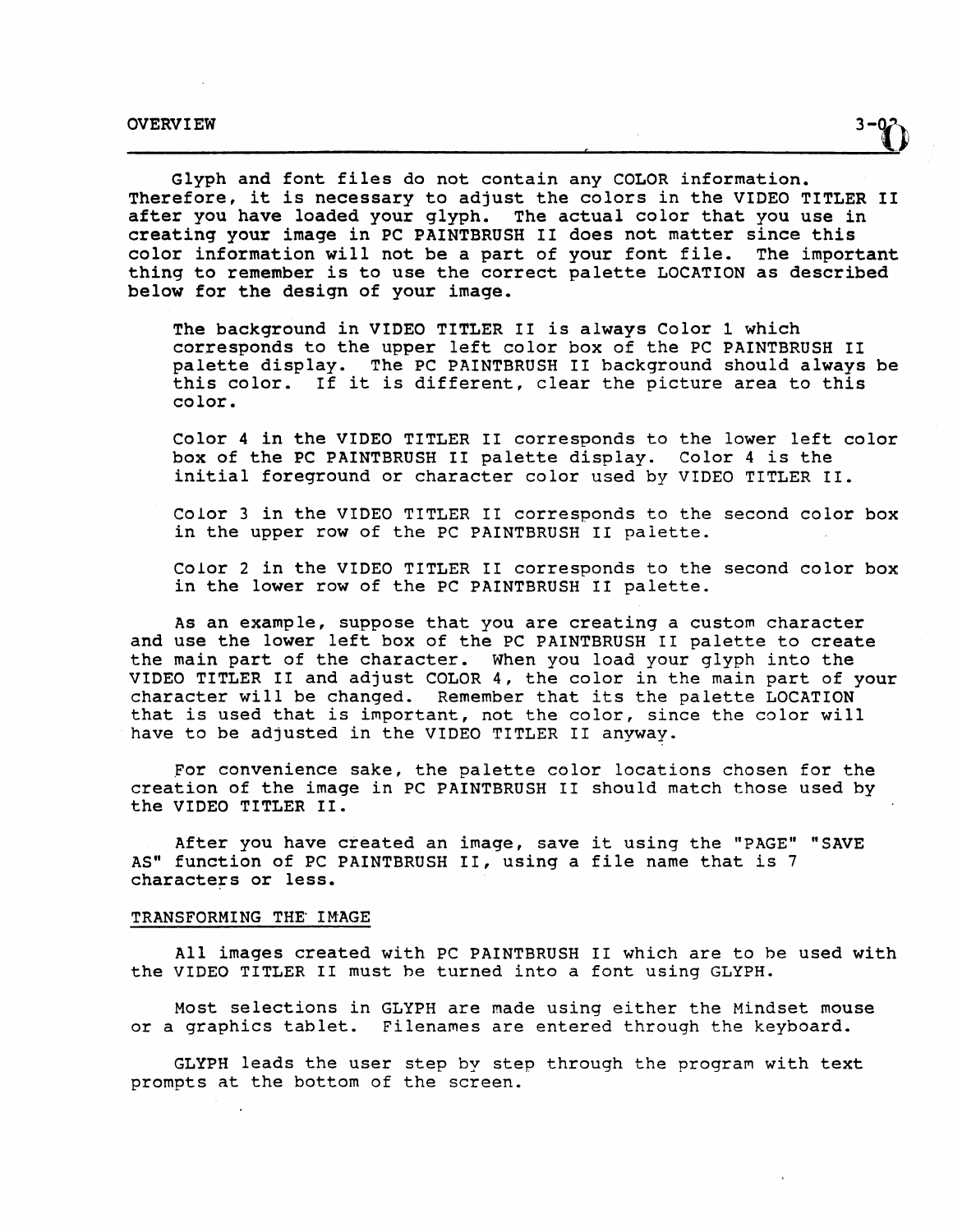There are 8 basic steps in creating a font using GLYPH:

- 1. Loading a picture file.
- 2. Choosing create or edit.
- 3. Loading a font file.<br>4. Setting the height.
- 4. Setting the height.<br>5. Verifying the heigh
- Verifying the height.
- 6. Setting the width.
- 7. Identifying the glyphs.<br>8. Saving the glyphs.
- Saving the glyphs.

## LOADING A PICTURE FILE

At the prompt at the bottom of the screen, type in the name of a picture file to be loaded. The file name can be preceeded with A:, B:, or C: to denote a particular drive to use. For example, A:CLIPART would load a file called CLIPART from disk,drive A. If you don't type a disk drive designator, Glyph will look on drive B for picture files. When you have entered the name of the picture file to load, press the RETURN key. The file will load and in a few seconds the picture will appear on the screen.

#### CHOOSING CREATE OR EDIT

If you want to use GLYPH to add to or change an existing font file, select EDIT. If the glyphs are to form a new font file, select CREATE. The next step, load a font file, is skipped if EDIT is not selected.

## LOADING A FONT FILE

This option is reached if EDIT an existing font is selected. At the prompt at the bottom of the screen, type in the name of a<br>font file to be loaded. The height is obtained from the font The height is obtained from the font file, bypassing the SET and VERIFY HEIGHT steps.

#### SETTING THE HEIGHT

All glyphs must be of a uniform height in order to be used by the VIDEO TITLER II. This step allows you to set the height of the glyphs to be used. You would normally use the tallest image on your picture screen as the height of your glyphs. Move the horizontal line on the sceen by moving your mouse and align the line with the bottom of your tallest piece of the picture that you want to define. When the line is aligned correctly, press the mouse button and then select OK.

Now, align the second horizontal line at the top of the tallest image. When it is aligned correctly, press the mouse button and then select OK.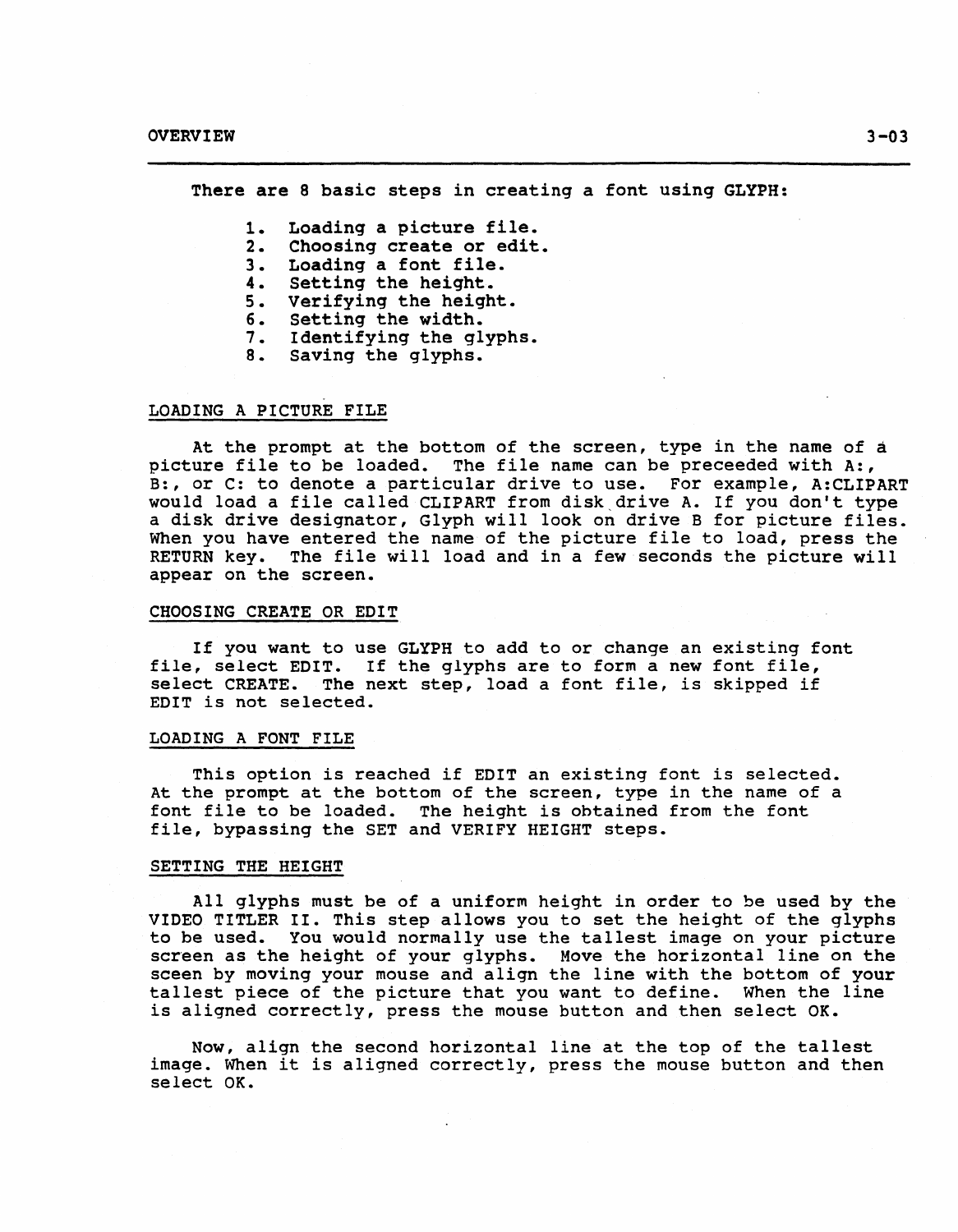#### VERIFYING THE HEIGHT

Now, verify that the two horizontal lines are spaced far enough apart to encompass all of the images that you wish to define. Glide the mouse around to move the lines. When you are satisfied that the lines are the right height, select OK.

## SETTING THE WIDTH

The width of individual glyphs must now be marked and identified by selecting a right and left edge. By.moving the mouse, align the bottom horizontal line beneath an image and press the mouse button and then select OK.

Now, set the left side of the glyph image by moving the vertical line and pressing the mouse button. When the left edge is where you want it, press OK.

Next, set the right edge of the glyph in the same manner.

#### IDENTIFYING THE GLYPH

When you have outlined the glyph you must choose a keyboard key with which to associate the glyph. It is this key which will be used in VIDEO TITLER II to show this particular glyph. In other words, by selecting the letter A as the keyboard identifier, then when you load this glyph file into VIDEO TITLER II and select this glyph file as your font, whenever you type A this glyph image will be shown on your screen.

Move the cursor to a letter or symbol on the left side of the screen and press the mouse button. The letter chosen will change color. If you want to change your mind, select another letter or If you want to change your mind, select another letter or symbol. If you have defined a space character select SPACE from the menu on top, instead of a letter.

If the glyph height and width is correct and the keyboard identifier is correct, then press OK. The glyph is now sized and identified. This glyph is now a permanent part of the font file and cannot be removed without restarting the program.

At this point additional glyphs can be outlined and identified by repeating steps 6 and 7. A maximum of up to 90 glyphs can be identified in this manner.

## SAVING THE GLYPHS

After you have identified all the glyphs that you want to use, you will save them on a disk as a font file that the VIDEO TITLER II can use. To do this, select DONE.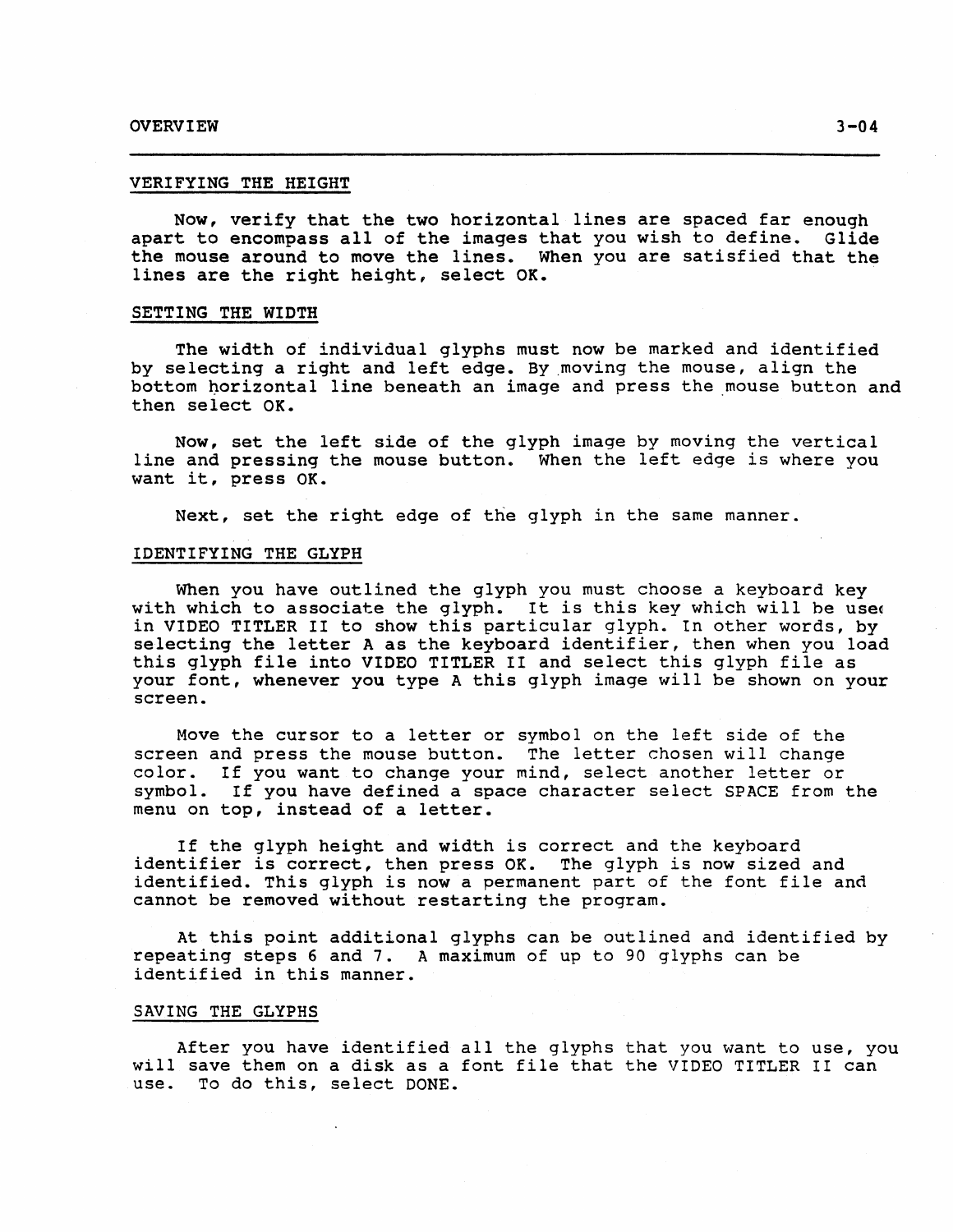A new menu of choices is now shown on the screen. They are QUIT, RESUME, RESTART and SAVE.

At this point, the normal procedure is to SAVE the glyphs to disk. When you select SAVE, you are prompted to enter a file name for the font file you have just created. If you simply press the RETURN key at this point, the font file will be saved with the same name as the PC PAINTBRUSH II picture file that you loaded at the start of the<br>GLYPH program. Doing this will not destroy the picture file. If you GLYPH program. Doing this will not destroy the picture file. want to use another name, type it in with the keyboard.

RESTART starts the GLYPH program over from the beginning, requiring you to load a picture file.

RESUME puts you back to the'point you were at when you selected DONE. This allows you to periodically save the work that you have in progress, in other words, backup your glyphs and resume working.

QUIT exits the program.

It is important to remember that RESTART, RESUME and QUIT do not automatically save the glyphs to disk. This must be done by selecting SAVE.

#### IMPORTANT NOTES

• Font files created using GLYPH do not contain any kerning information.

• Any key not assigned to an identifier in GLYPH will display a space 8 pixels wide when typed in VIDEO TITLER II. Another size space can be created with GLYPH, and assigned to the space bar. A glyph containing foreground pixels should not be assigned to the space bar.

• GLYPH creates images for the VIDEO TITLER II small edit screen by using every fourth pixel of every fourth scan line of the original image. Because of this, VIDEO TITLER II edit screen images can lose detail.' The absolute worst case would be a glyph where nothing would show on the small edit screen. However, it would show up on the VIDEO TITLER II display screen.

• DO NOT rename GLYPH created font files using MS-DOS. To be safe, do not rename any files that have a file extension of .FNT or .FON.

• Use the VIDEO TITLER II COLOR menu to set the palette the same as the original PC PAINTBRUSH II picture.

• VIDEO TITLER II can crawl images up to 55 scan lines high. If your glyph is higher than this, then it will be clipped when crawled.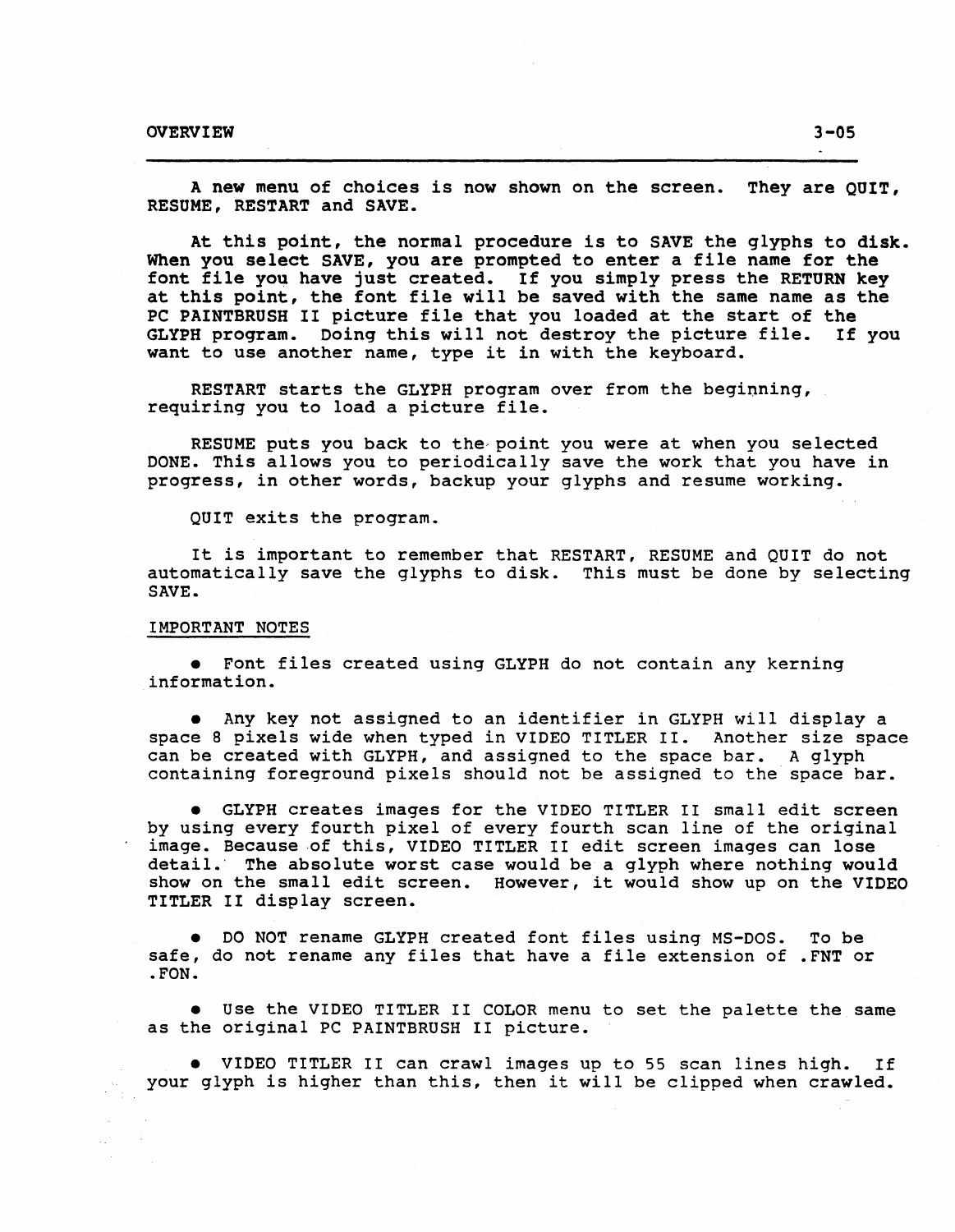• Glyphs larger than 55 scan lines should only be rolled on the first two pages of a rolled sequence.

• To use GLYPH-created fonts in the VIDEO TITLER II, treat them as any other font. Use the LOAD FONT function on the VIDEO TITLER II system menu. Each new font loaded must replace one of the existing Each new font loaded must replace one of the existing fonts in VIDEO TITLER II. A font that is loaded must be smaller in size than the font area into which it will be loaded. The five font areas in VIDEO TITLER II from first to last are of the following sizes: 65500, 32700, 20400, 53200 and 65500. When VIDEO TITLER II is first loaded and LOAD FONT is chosen, the following fonts are shown: SWISS03, SWISS02, SWISS01, GLYPH1, GLYPH2, corresponding to the five font areas. If, for example, you choose to replace SWISSOl with your GLYPH created font and this new font is too large for this area, then the VIDEO TITLER II will not allow this font to be loaded. Another the VIDEO TITLER II will not allow this font to be loaded. area must be chosen as the font to be replaced. In no case will it be possible to create a font that is too large for the largest of the font areas.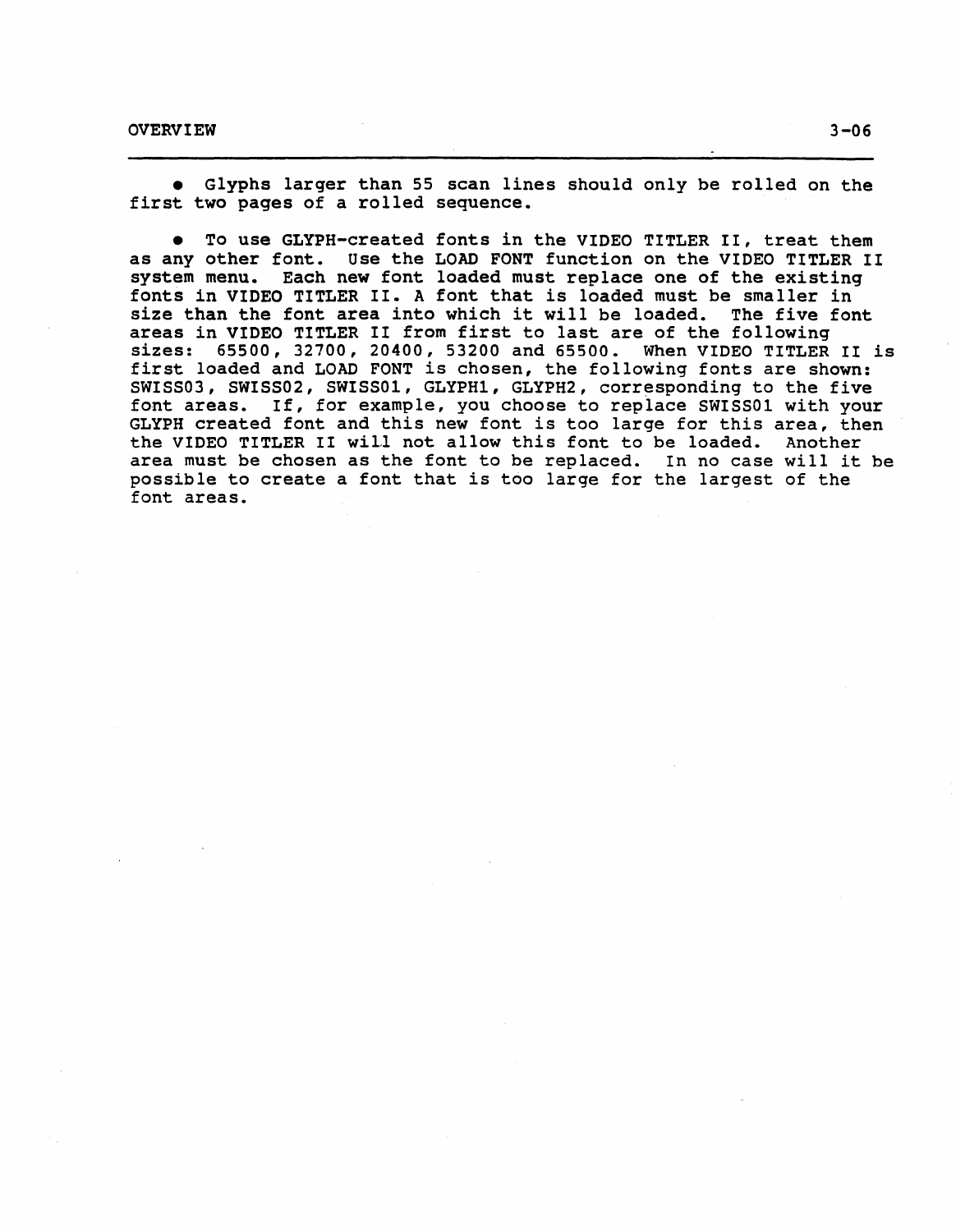This section shows the text prompts and messages that are displayed by GLYPH and explains the functions of the three menus. It provides the user an overview of the GLYPH process.

# "GLYPH Vl.l"

# CREATE MENU

- " CREATE " The glyphs outlined later will be collected to form a new font file.
- " EDIT " The glyphs outlined later will be added to or replace entries in an existing font file.

# CREATE AND EDIT

 $\mathcal{L}_{\mathcal{A}}$ 

prompt 1

| " CREATE / EDIT |                                            |  |
|-----------------|--------------------------------------------|--|
|                 | " Select CREATE to start a new font file." |  |
|                 | " Select EDIT to modify an existing font " |  |
| " file.         |                                            |  |
|                 |                                            |  |

prompt 2

" LOAD A FONT FILE " Type the Titler II font file name and " press RETURN, or press ESC to quit.  $"$  File name  $>$  $\pmb{\mathfrak{m}}$  $\pmb{\mathfrak{m}}$ " "

In response to prompt 2:

message 1

It \*\* ERROR \*\* " " > CANNOT FIND " .. " " PRESS ANY KEY TO CONTINUE. "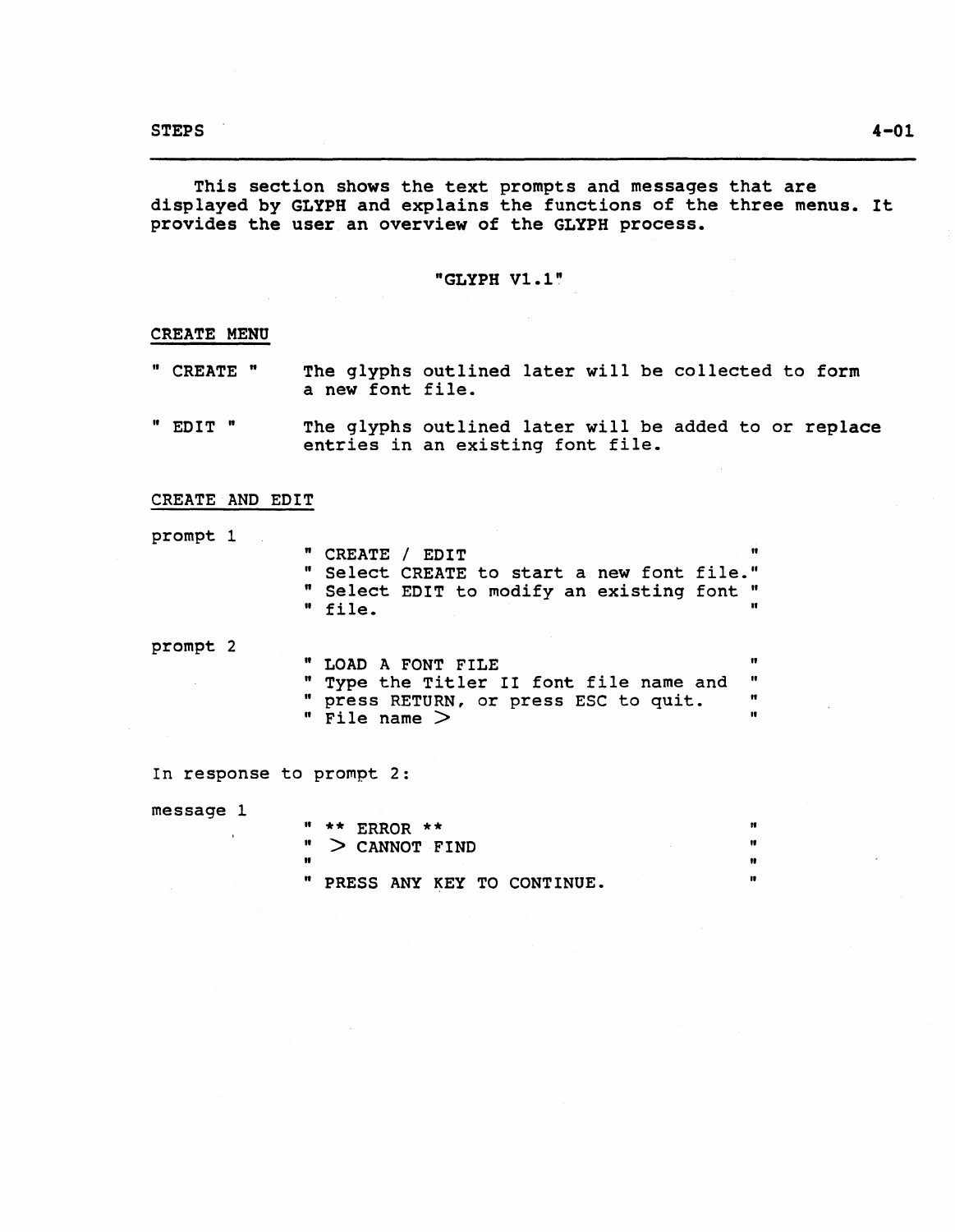OK MENU

- " OK " The current step is complete and correct: proceed to the next step. The keyboard space bar can be used instead of OK.
- " Cancel " Return to the start of the current series of steps, either set height or outline.
- " Palette " Switch the display colors between those set by the user in PC PAINTBRUSH II and a fixed high contrast set of colors.
- " DONE " Switch to the " QUIT " menu.

Either the "OK" menu or the "QUIT" menu appear at the top of the screen at all times.

## LOAD PICTURE FILE

prompt 3

" LOAD A FILE " " Type PC PAINTBRUSH II picture file name" " and press RETURN, or press ESC to quit." " File name  $>$ 

In response to prompt 3:

message 2

message 3

|      | " $**$ ERROR $**$            | 18 |
|------|------------------------------|----|
|      | " $>$ CANNOT FIND            | 11 |
| - 18 |                              |    |
|      | " PRESS ANY KEY TO CONTINUE. |    |

" \*\* ERROR \*\* Wrong picture type. Load "  $\frac{1}{10}$  640 x 400 4 color mode pictures only !  $\frac{1}{10}$  $\mathbf{r}$  , and the contract of the contract of the contract of the contract of the contract of the contract of the contract of the contract of the contract of the contract of the contract of the contract of the contract o " Press the space bar to continue. "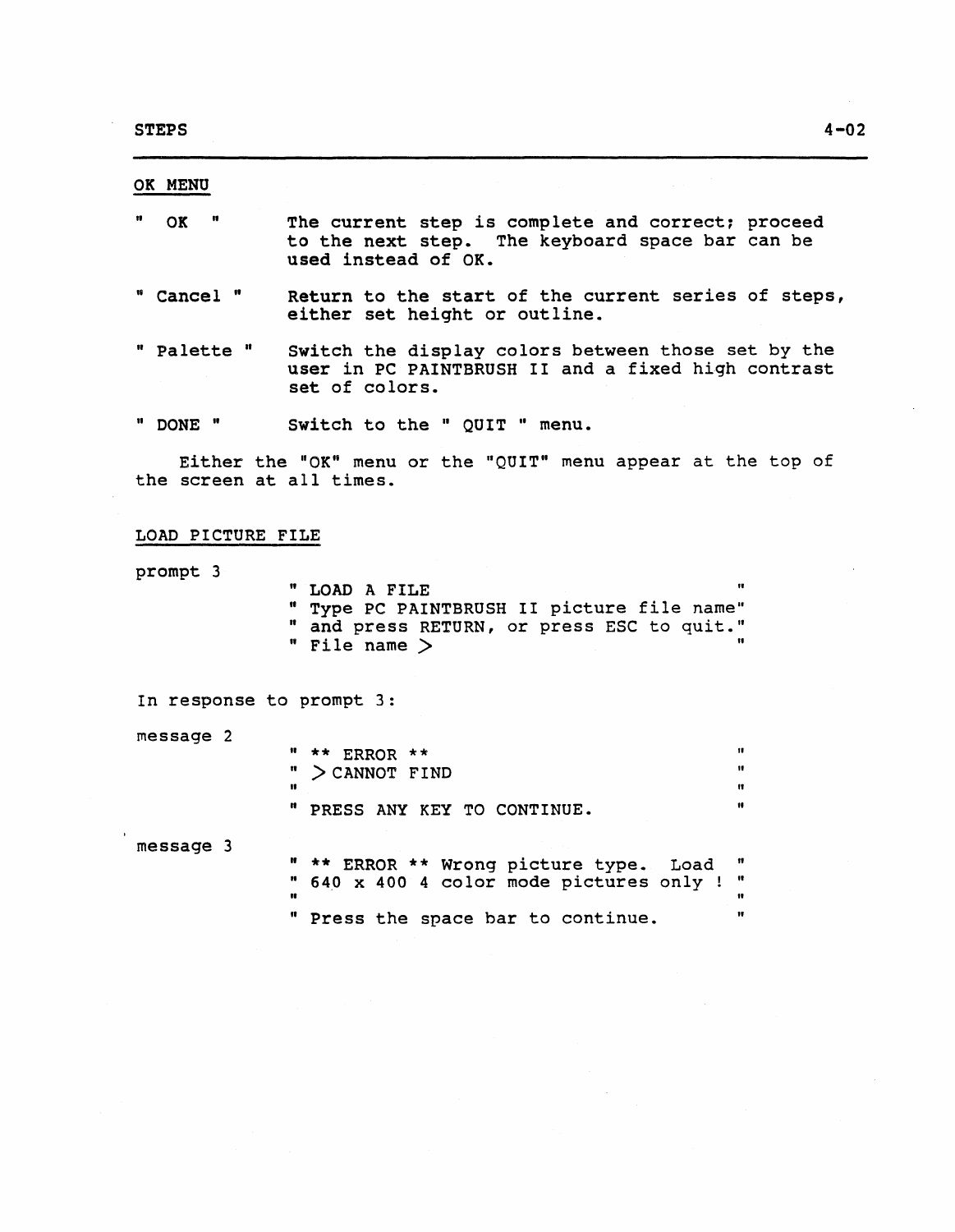# SET HEIGHT

Set height for entire set of glyphs in one font file. prompt 4 prompt 5 prompt 6 " SET BOTTOM EDGE " " Position horizontal line on bottom edge" " of tallest glyph and press pen. Select" " OK when correct. " SET TOP EDGE " " Position horizontal line on top edge of"<br>" the same glyph and press pen. Select " " OK when correct. Glyph Height is " " CHECK HEIGHT AGAINST OTHER GLYPHS " " Select OK if correct, or select CANCEL " " if incorrect. "<br>"
Glyph Height is " Glyph Height is

The set height series of steps is repeated until " OK " selected at prompt 6. This height can not be changed after this point in the process. The constant height for a single font file is a requirement of VIDEO TITLER II.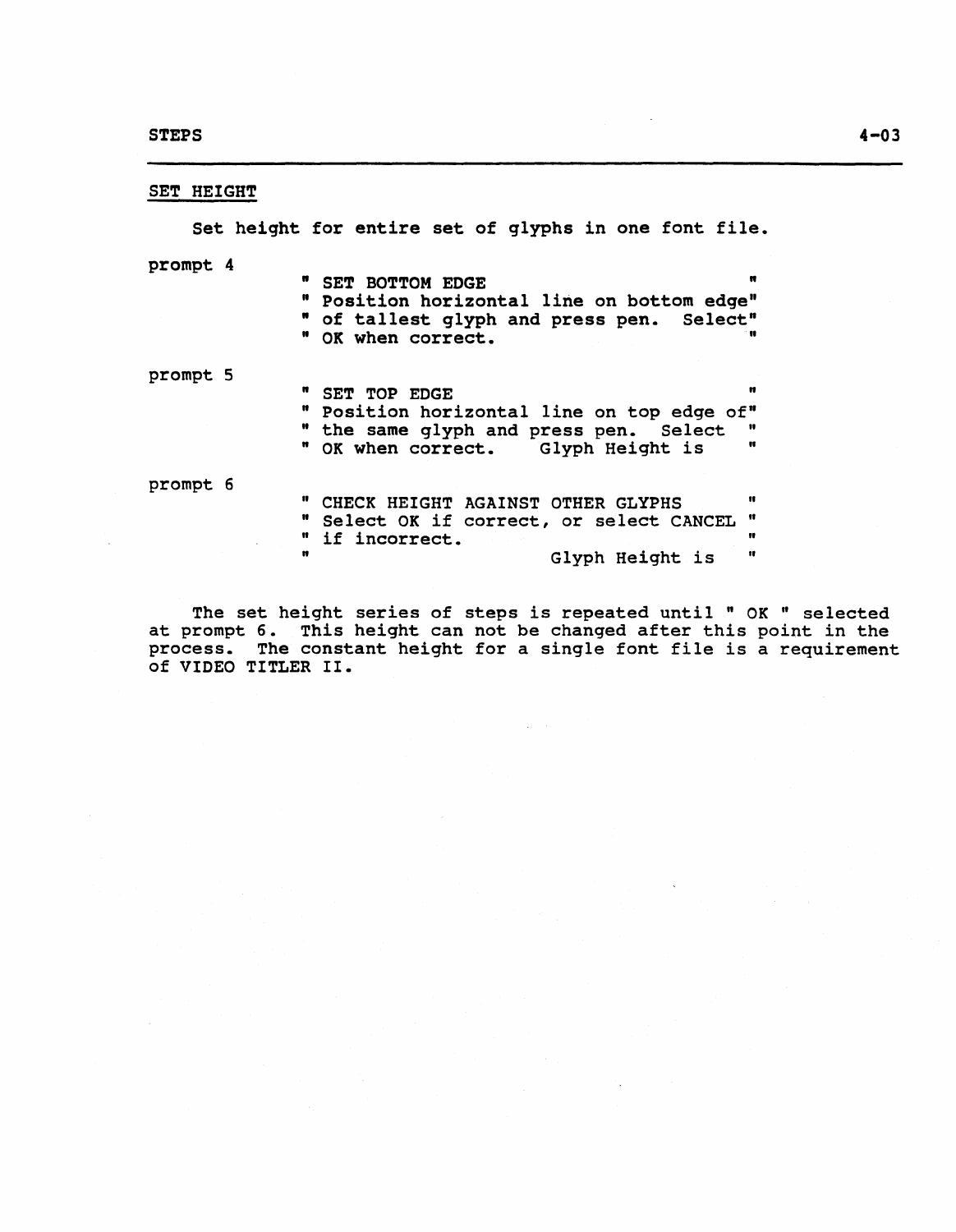# OUTLINE GLYPH

|           |  | Outline the individual glyphs and assign keys to each.                                                                                                                                           |  |
|-----------|--|--------------------------------------------------------------------------------------------------------------------------------------------------------------------------------------------------|--|
| prompt 7  |  | n<br>" OUTLINE THE CURRENT GLYPH<br>11<br>" Position the two horizontal lines<br>" around the current glyph and press pen."<br>" Select OK when correct.                                         |  |
| prompt 8  |  | n<br>" SET LEFT EDGE<br>Ħ<br>" Position vertical line over left edge<br>" of glyph and press pen. Select OK when"<br>" correct.                                                                  |  |
| prompt 9  |  | $\mathbf{u}$<br>" SET RIGHT EDGE<br>" Position vertical line over right edge "<br>" of glyph and press pen. Select OK when"<br>Glyph Width is<br>11<br>" correct.                                |  |
| prompt 10 |  | $\mathbf{H}$<br>" ASSIGN KEYBOARD CHARACTER NAME<br>" Position the cursor over a character in"<br>" the list at the left and press pen.<br>$\blacksquare$<br>" Select OK when correct. Name is ' |  |
| prompt 11 |  | 11<br>" VERIFY CURRENT GLYPH<br>Ħ.<br>" Glyph name is ' '. Glyph width is<br>Select "<br>" Glyph file size will be 00.<br>n<br>" OK if correct or CANCEL if incorrect.                           |  |

This series of steps will continue until " DONE " is selected on the menu. "CANCEL" selected anywhere within the series will start over at prompt 7 for the current glyph being defined. GLYPH will not allow a file larger than 65500. If this GLYPH font is to be loaded into one of the smaller VIDEO TITLER II- font areas check here to see it does not exceed.

In response to prompt 11:

message 4

| " WARNING !! The glyph font file does not" |  |  |  |
|--------------------------------------------|--|--|--|
| " have enough room for this glyph.         |  |  |  |
| " Select 'DONE' then 'Save' your existing" |  |  |  |
| " glyphs. Press a key to continue.         |  |  |  |

 $\sim$ 

 $\sim$   $\sim$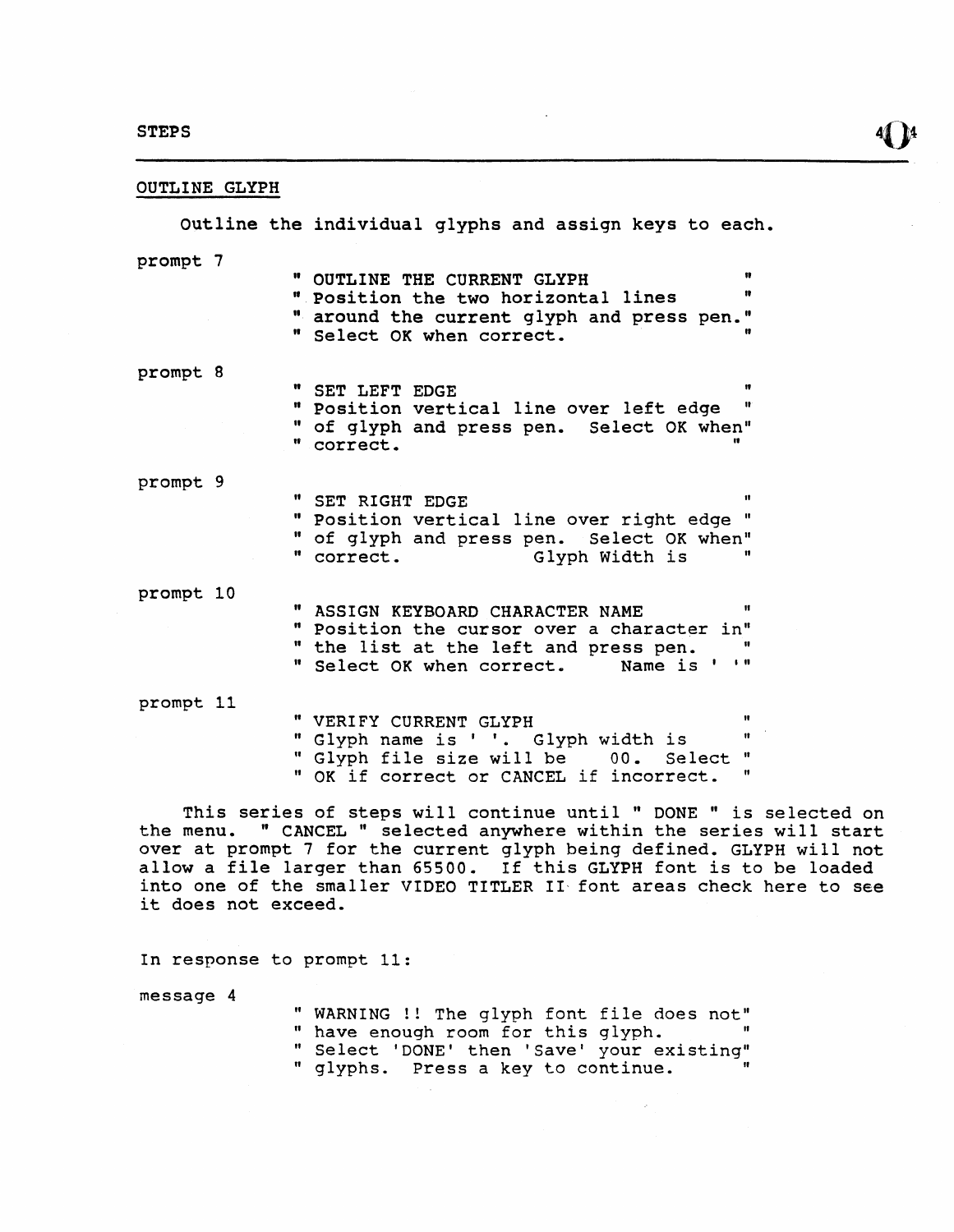$\bar{z}$ 

 $\ddot{\phantom{a}}$ 

| QUIT MENU                 |                                                                                                                                                                                          |                     |
|---------------------------|------------------------------------------------------------------------------------------------------------------------------------------------------------------------------------------|---------------------|
| " QUIT "                  | Exit from GLYPH (does not save a font file).                                                                                                                                             |                     |
| Resume "                  | Return to the glyph definition where left off<br>(glyphs already defined are preserved, but not<br>saved to disk).                                                                       |                     |
| " Restart "               | Start over with new PC PAINTBRUSH II file (does<br>not save a font file).                                                                                                                |                     |
| " Save "                  | Save the defined glyphs to disk font file.                                                                                                                                               |                     |
| SAVE AND QUIT             |                                                                                                                                                                                          |                     |
| prompt 12                 | $\mathbf{u}$<br>Save to save your glyphs to disk.<br>" Resume to add more glyphs.<br>" Restart to start GLYPH over again.<br>" QUIT<br>to leave GLYPH.                                   | n<br>11<br>n<br>Ħ   |
| prompt 13                 | " Type up to a 7 character file name for "<br>" this glyph font, and then press RETURN."<br>" Use BACK SPACE to erase. Just press the"<br>" RETURN key if name is correct                |                     |
| In response to prompt 13: |                                                                                                                                                                                          |                     |
| message 5                 | n<br>n<br><b>SAVING</b><br>n<br>m                                                                                                                                                        | n<br>88.<br>11<br>n |
| message 6                 | " ** ERROR ** THERE IS NOT ENOUGH SPACE<br>" LEFT ON THIS DISK TO SAVE YOUR FILE.<br>$\mathbf{u}$<br>INSERT A NEW FORMATTED DISK AND SELECT<br>n<br>SAVE AGAIN. PRESS ANY KEY TO PROCEED | n<br>n<br>"<br>Ħ    |
| message 7                 | " CAREFUL! The file<br>already<br>exists on your disk. Press the Y key if"<br>you wish to overwrite this file. Press "<br>the space bar to cancel this save.                             | Ħ                   |

 $\overline{\phantom{a}}$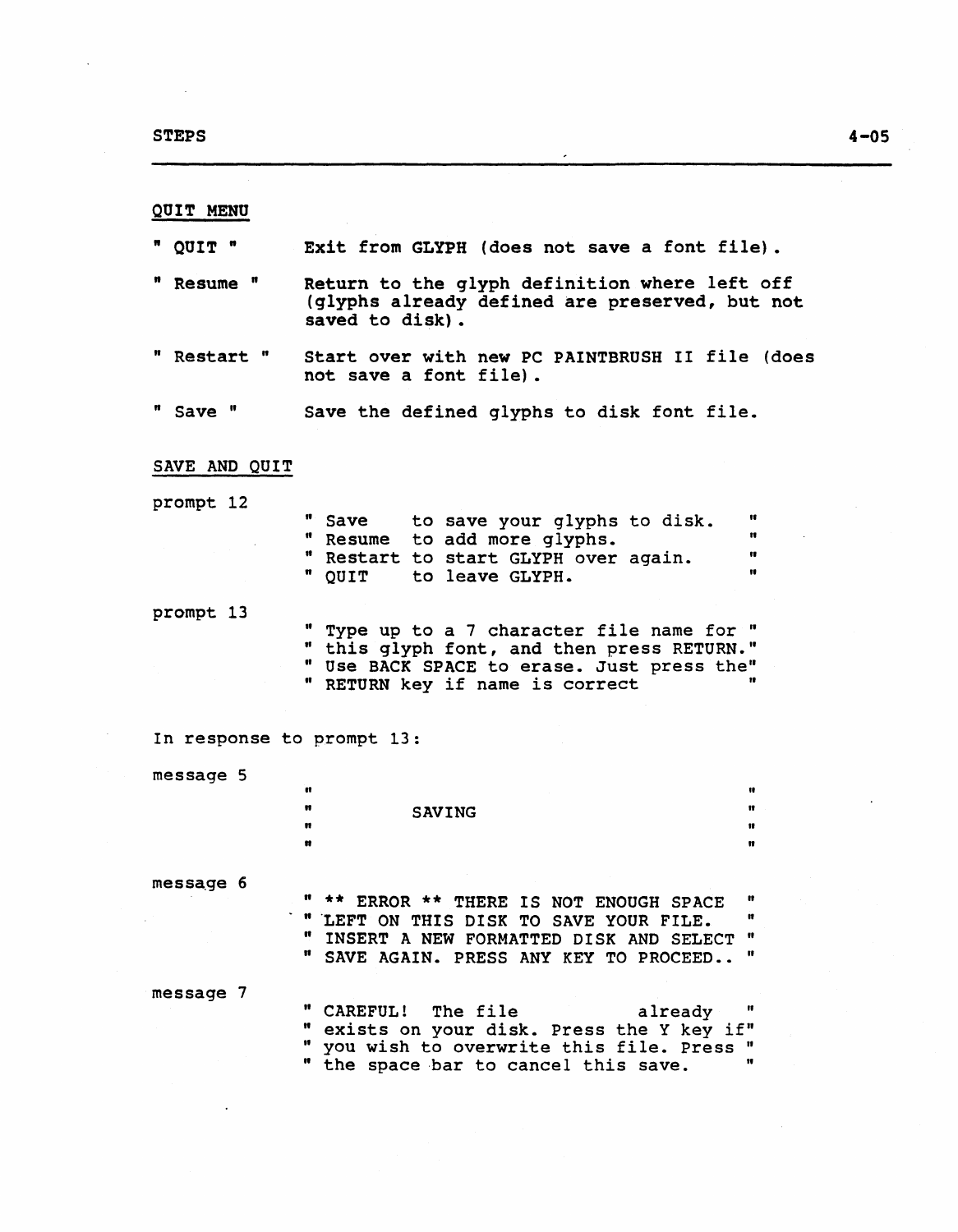$\tilde{\phantom{a}}$  $\mathcal{A}$ 

| $me$ sage $8$<br>Ħ<br>" ** ERROR ** Could not save the file<br>n<br>" under the name you specified. You will<br>" have to press Save again and enter a<br>$\mathbf{u}$<br>Ħ<br>" new file name. Press a key to contune. |
|-------------------------------------------------------------------------------------------------------------------------------------------------------------------------------------------------------------------------|
| In response to prompt 12 (QUIT):<br>message 9<br>" CAREFUL! You have not SAVED your file."<br>" Press the space bar and then press SAVE"<br>" if you wish to save your file. To exit "                                  |
| " glyph without saving, press the Y key.                                                                                                                                                                                |

 $\overline{\phantom{a}}$ 

 $\hat{\mathcal{A}}$ 

 $\bar{z}$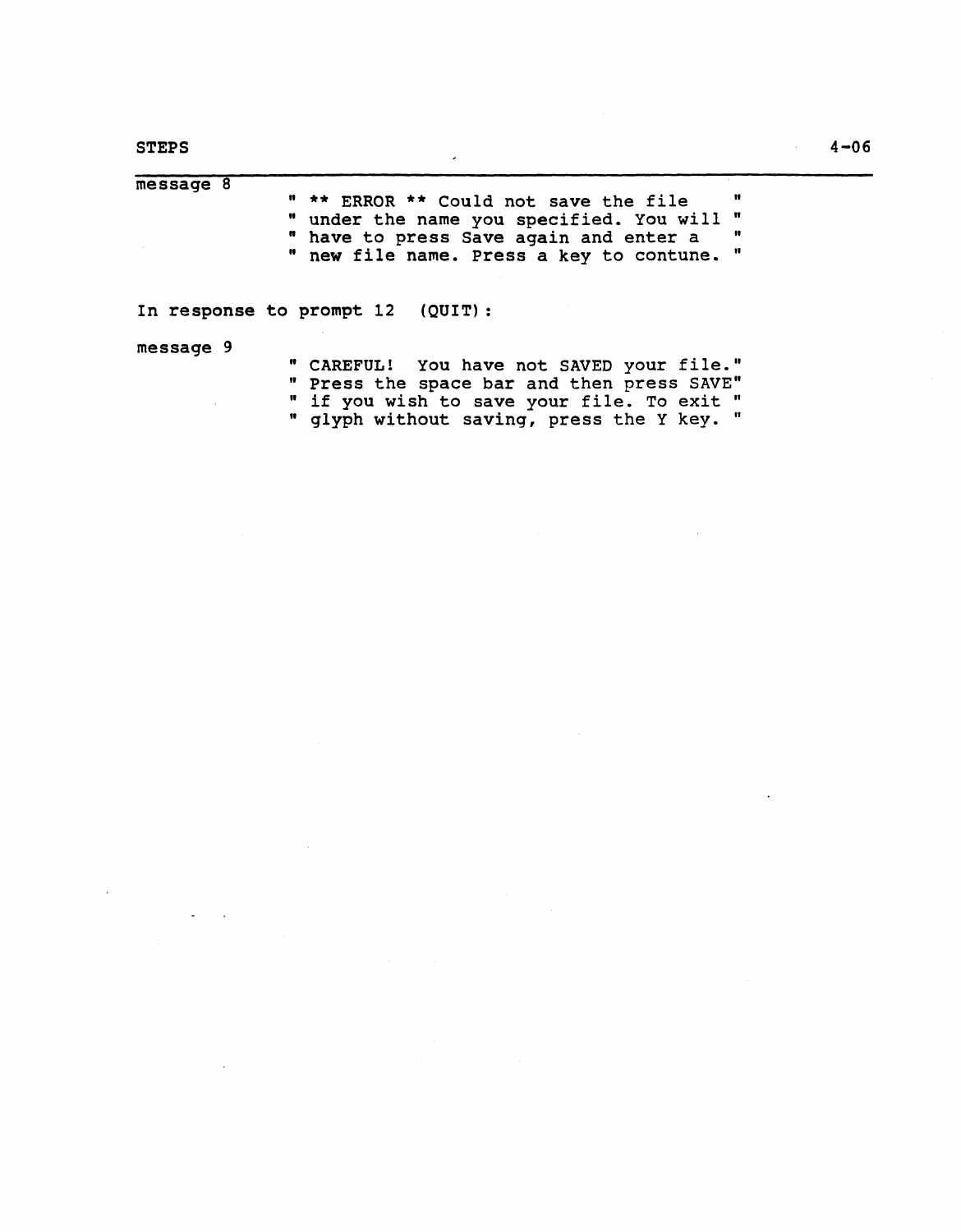The GLYPH program supports the following drawing devices:

- MINDSET Mouse
- MINDSET Graphics Tablet
- Kurta Series One Graphics Tablet
- GTCO Digipad 5 Graphics Tablet
- Summagraphics Bit pad.One Graphics Tablet
- Hitachi Puma Graphics Tablet
- Hitachi Data Tablet Digitizer
- other tablets fully compatible with the list above

## CONNECTING MOUSE TO COMPUTER

The mouse cable is plugged directly into either side of the keyboard.

## CONNECTING TABLET TO COMPUTER

The following equipment is necessary to connect a tablet to the computer:

- 1. MINDSET RS232 module (serial input port)
- 2. RS-232-C cable (KURTA/MINDSET tablets have a different special cable included)

Both the digitizing tablet and the serial interface should be set for 9600 baud, binary (not ASCII) data. If your computer has more than one serial port, plug the tablet into the left most serial port (as you face the back of the computer).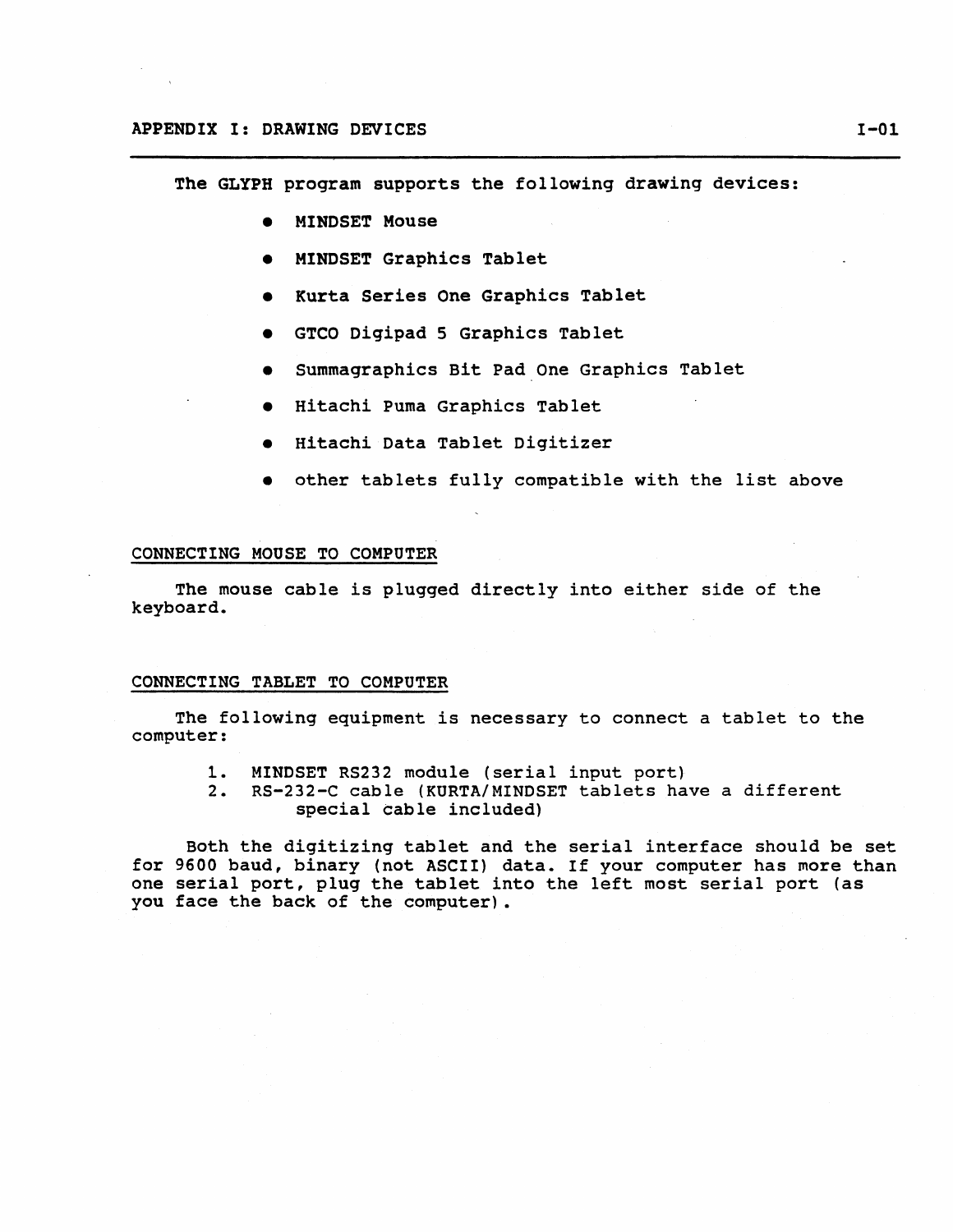As a minimum, the following connections must be present in your RS-232-C cable:

| DIGITIZING TABLET |
|-------------------|
| DB-25 connector   |
| pin #             |
|                   |
|                   |
| 20                |
|                   |
|                   |
|                   |

# TABLET SWITCH SETTINGS

# KURTA TABLET/MINDSET TABLET

Switches are at the back of the tablet. The appropriate settings are these:

| Upper Set: |               |               |         |  |   | 1 2 3 4 5 6 7 8 |             |  |
|------------|---------------|---------------|---------|--|---|-----------------|-------------|--|
|            |               | on            |         |  |   |                 | $X$ $X$ $X$ |  |
|            |               | off x x x x x |         |  |   |                 |             |  |
| Lower Set: |               |               | 1 2 3 4 |  |   |                 |             |  |
|            |               | on            |         |  | x |                 |             |  |
|            | and the state | off $x x x$   |         |  |   |                 |             |  |

GTCO DIGI-PAD 5

Switches are on the underside of the digitizing tablet. The appropriate settings are these:

| S1     |     |                | 1 2 3 4 5 6 7 8 |         |             |            |   |
|--------|-----|----------------|-----------------|---------|-------------|------------|---|
|        | on  |                |                 |         | $X X$ $X X$ |            |   |
|        | off | $X$ $X$        |                 | $X$ $X$ |             |            |   |
| $S2 -$ |     |                | 1 2 3 4 5 6 7 8 |         |             |            |   |
|        | on  |                |                 |         | x           |            |   |
|        | off |                | X X X X X       |         |             | $X \times$ |   |
| S3     |     |                | 1 2 3 4 5 6 7 8 |         |             |            |   |
|        | on  | $\mathbf{x}$ . | $X$ $X$ $X$ $X$ |         |             |            |   |
|        | off | x.             |                 |         | x           |            | x |